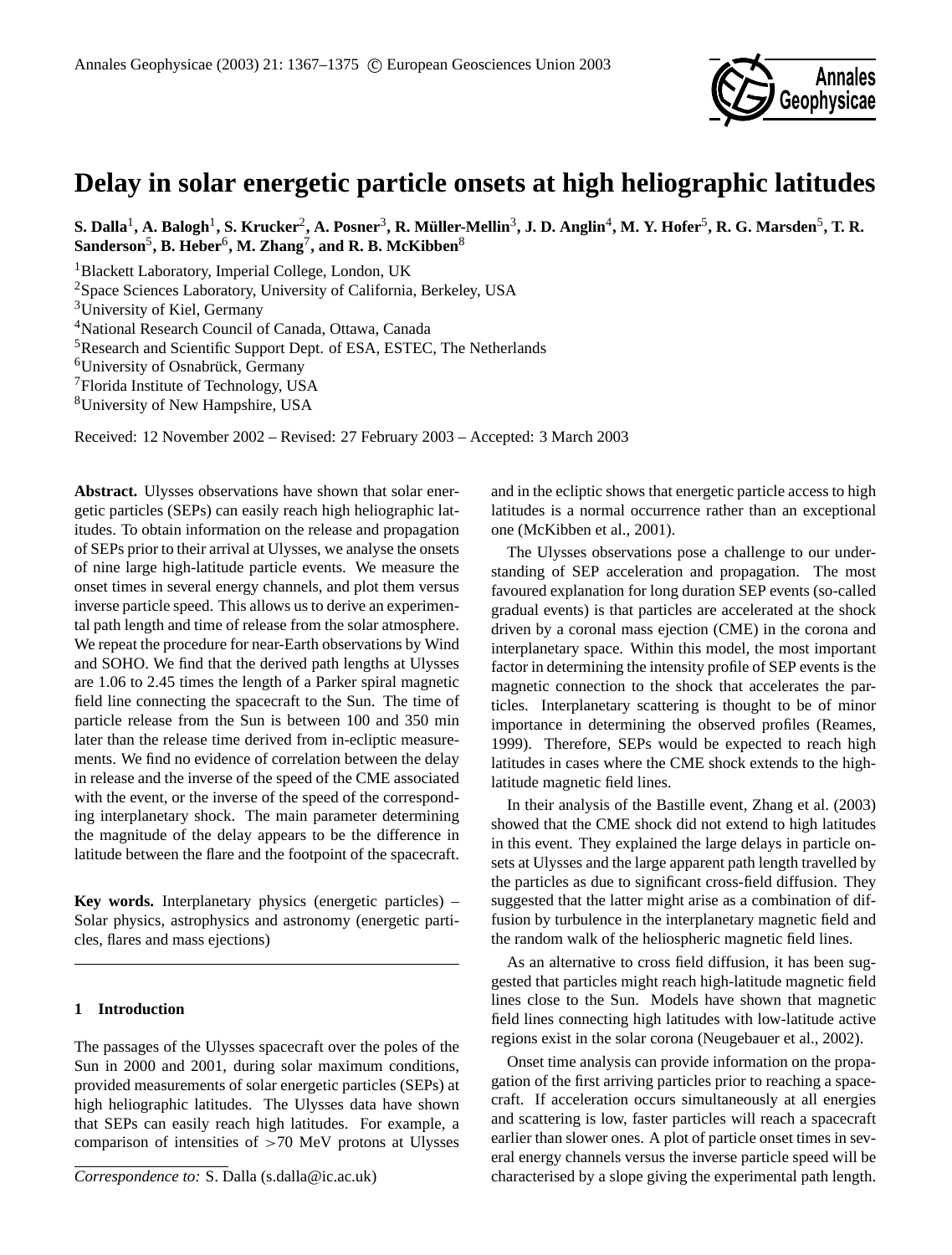| event n | year | date             | dov | SXR onset | CME onset | flare loc.                       | SXR class                | $R_{Ulysses}(AU)$ | Ulysses heliolat |
|---------|------|------------------|-----|-----------|-----------|----------------------------------|--------------------------|-------------------|------------------|
|         | 2000 | $14$ Jul         | 196 | 10:03     | 10:54     | N22 W07                          | X 5.7                    | 3.17              | $-62.1$          |
| 2       | 2000 | $12$ Sep         | 256 | 11:31     | 11:54     | S <sub>17</sub> W <sub>09</sub>  | M <sub>1.0</sub>         | 2.80              | $-70.9$          |
| 3       | 2000 | 8 Nov            | 313 | 22:42     | 23:06     | N <sub>10</sub> W <sub>77</sub>  | M 7.4                    | 2.41              | $-79.3$          |
| 4       | 2001 | $15 \text{ Aug}$ | 227 |           | 23:54     |                                  | $\overline{\phantom{a}}$ | 1.63              | $+63.1$          |
| 5       | 2001 | 24 Sep           | 267 | 09:36     | 10:30     | S <sub>16</sub> E <sub>23</sub>  | X2.6                     | 1.90              | $+78.2$          |
| 6       | 2001 | 4 Nov            | 308 | 16:03     | 16:35     | N <sub>06</sub> W <sub>18</sub>  | X 1.8                    | 2.18              | $+77.6$          |
| 7       | 2001 | $22$ Nov         | 326 | 20:22     | 20:30     | S <sub>25</sub> W <sub>67</sub>  | M 3.8                    | 2.31              | $+73.7$          |
| 8       | 2001 | 26 Dec           | 360 | 04:32     | 05:30     | N <sub>0</sub> 8 W <sub>54</sub> | M 7.1                    | 2.54              | $+66.7$          |
| 9       | 2002 | $21$ Apr         | 111 | 00:59     | 01:27     | S <sub>14</sub> W <sub>84</sub>  | X 1.5                    | 3.28              | $+47.9$          |
|         |      |                  |     |           |           |                                  |                          |                   |                  |

**Table 1.** SEP events at high latitudes



**Fig. 1.** Overview of Ulysses SEP high-latitude measurements. From top to bottom panels: SEP fluxes for protons 32–125 MeV (COSPIN/KET); Ulysses heliographic latitude; Ulysses distance from the Sun; solar wind speed (SWOOPS); longitude of the nominal footpoint of a Parker spiral field line through Ulysses, with respect to Central Meridian (the footpoint position is calculated by using the measured solar wind speed). The dots on the plot are at the start time of the 9 large SEP events considered in the onset time analysis.

In the absence of scattering this will coincide with the physical distance travelled by the particles between the acceleration region and the spacecraft. The apparent time of release of the particles from the acceleration region can also be derived.

Onset time analysis of Wind data has shown that the first electrons arriving at a near-Earth spacecraft have typically travelled a distance equal to the length of a Parker spiral magnetic field line connecting the spacecraft to the Sun, i.e. approximately 1.2 AU (Krucker et al., 1999). Their propagation appears to be scatter-free. Protons, on the other hand, show two distinct types of behaviour: in some cases they travel ∼1.2 AU but are released approximately 1 h after electrons; in other cases they travel a length of ∼2 AU but appear to be released simultaneously with electrons (Krucker and Lin, 2000).

In this paper we present an onset time analysis of highlatitude SEP events. We use data from the Ulysses COSPIN experiment and compare the onsets at high latitudes with those observed in the ecliptic by Wind 3DP and SOHO COSTEP. We discuss whether the results of the onset time analysis can help to identify the mechanism by which SEPs reach high latitudes. Experimental values of the path length for high latitude SEP events could be used to constrain models of solar particle and cosmic ray propagation.

## **2 Data analysis**

Figure 1 shows an overview plot of the Ulysses SEP measurements between February 2000 and May 2002. During this time, Ulysses travelled over the South Pole of the Sun, then moved northwards, crossing the ecliptic and passing over the North Pole (see second panel in Fig. 1). The distance of the spacecraft from the Sun in this period varied between 1.3 and 4.0 AU.

The top panel in Fig. 1 shows several large SEP events being detected at high heliographic latitudes. We selected for our study SEP events producing large count rates in the KET 38–125 MeV proton channel and obtained a list of 9 events. The start times of the SEP events are indicated by dots in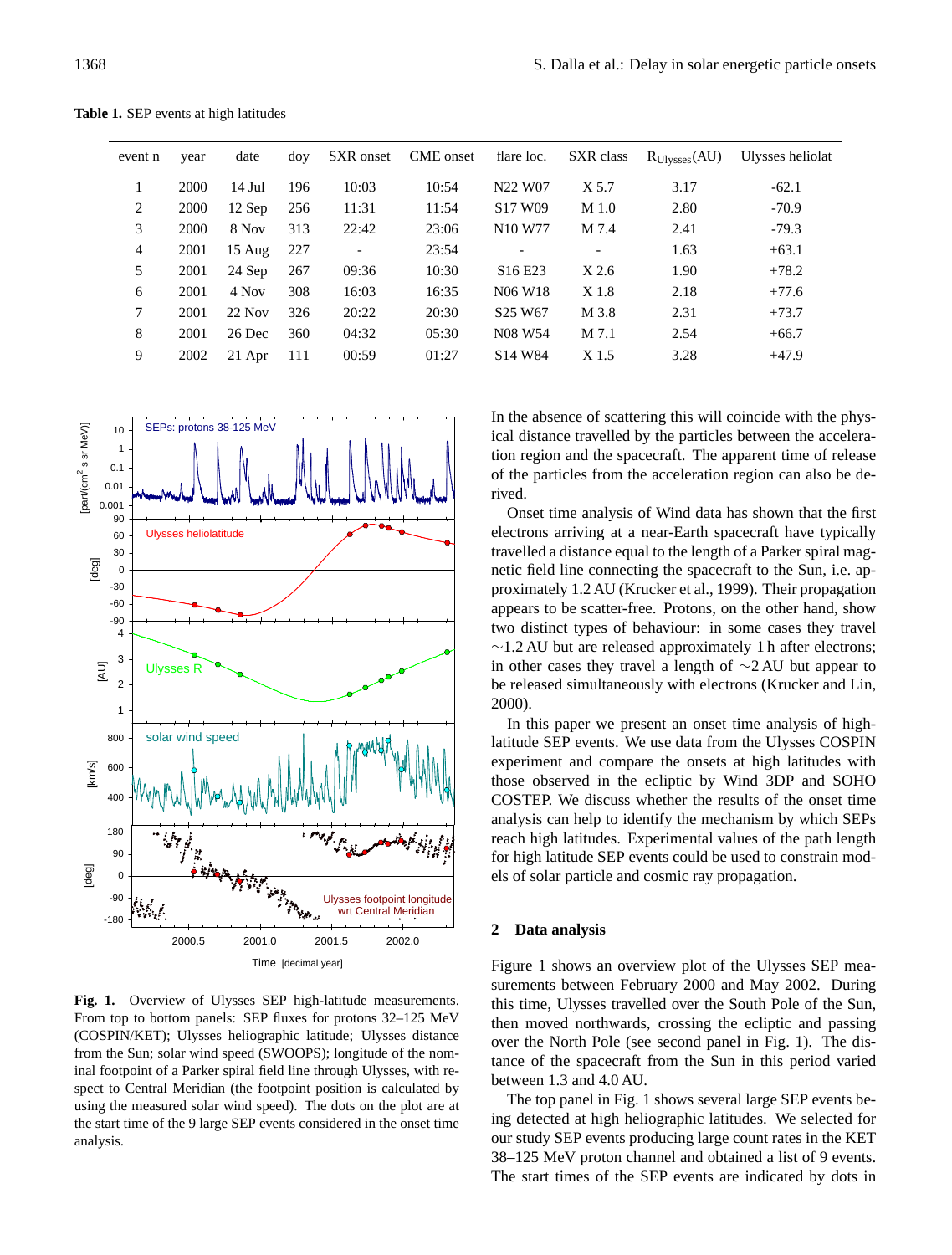800

 $[1]$ 



800

**Fig. 2.** Plots of onset time versus c/v near Earth (empty symbols) and at Ulysses (filled symbols). Details of the 9 events are given in Table 1. Onset times are given in minutes from the start time of the GOES SXR flare.

the panels of Fig. 1. Details of the events, and of their associated Soft-X-Ray flares and CMEs, are given in Table 1. During the events, Ulysses' distance from the Sun was between 1.63 and 3.28 AU, and for all but one event its latitude was in magnitude between 60° and 80°. Four of the events took place while the spacecraft was immersed in fast solar wind (over the North pole of the Sun), three in slow solar wind and two in intermediate speed wind (around 600 km/s).

#### 2.1 Onset time analysis

A particle of energy  $E$  released from the acceleration region at the time  $t_{Sun}$  and travelling scatter-free a distance  $L$  will reach the detecting spacecraft at the time:

$$
t_{\rm s/c}(E) = t_{\rm Sun} + L/v(E),\tag{1}
$$

where  $v$  is the particle speed. If particles in all the energy ranges considered are released simultaneously and travel the same distance, i.e. the quantities  $t_{Sun}$  and  $L$  are independent of energy, onset times plotted versus  $1/v$  lie on a straight line. The slope of the line gives the experimental path length and the intercept with the y-axis gives the time of particle release.

### 2.2 Instruments and onset time measurement

We measured onset times from energetic particle data recorded out of the ecliptic by the Ulysses COSPIN experiment (Simpson et al., 1992) and near the ecliptic by Wind/3DP (Lin et al., 1995) and SOHO/COSTEP (Müller-Mellin et al., 1995). The COSPIN experiment consists of several separate energetic particle detectors. We measured electron onset times from the HET instrument (electrons 1–3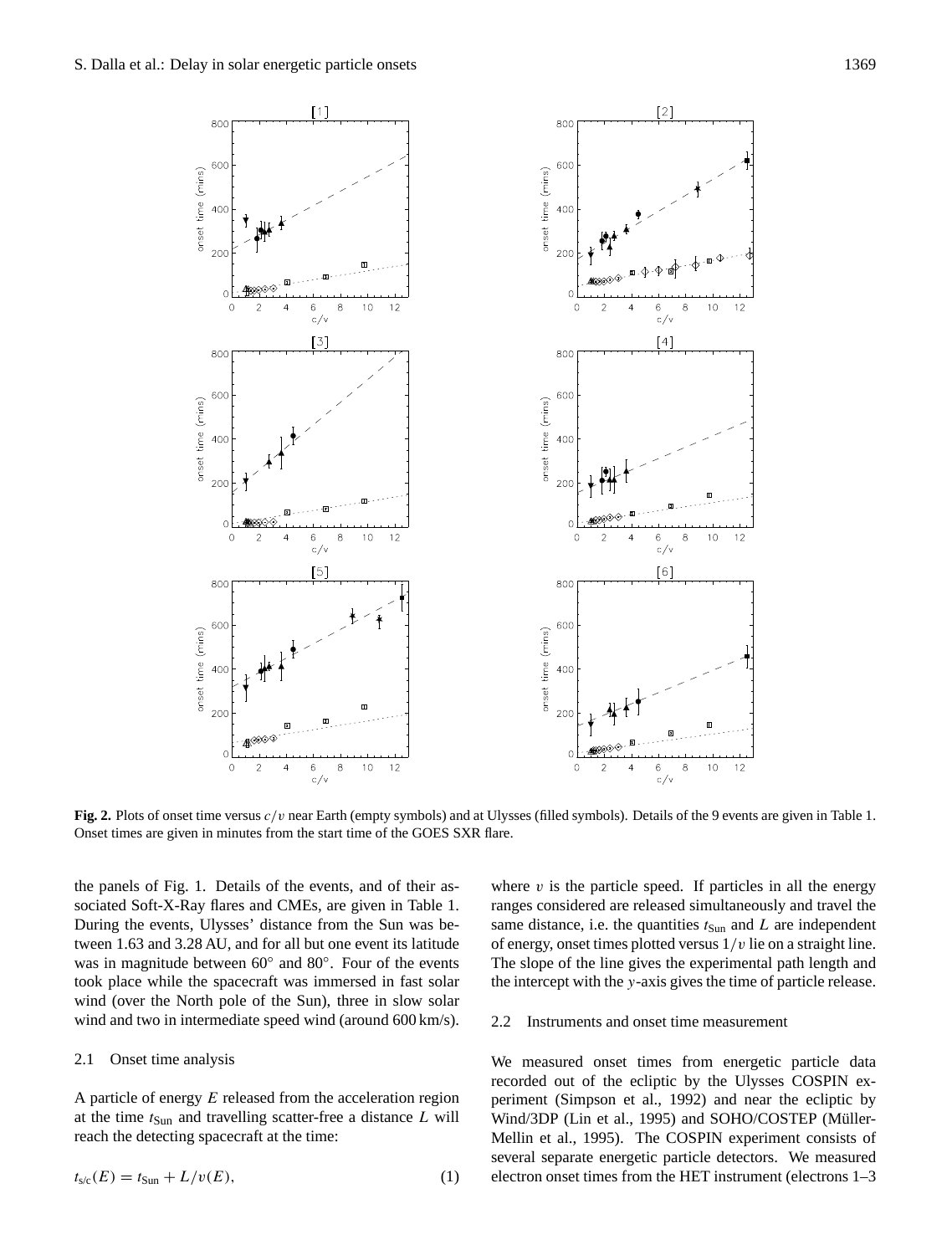



**Fig. 2.** continued...

MeV). For protons, we used channels from the HET, LET, ATs and HFT. Most of the HET proton channels are contaminated by electrons during the onset of SEP events. For some of these channels we were able to subtract the electron contributions. For Ulysses, we used spin-averaged data. The pitch angle of the particles responsible for the measured onset might not be zero. If we use Eq.(1), a nonzero pitch angle would result in the experimental path length being larger than the actual path length by approximately a factor of  $1/\cos\theta$ , with  $\theta$  representing the pitch angle of the first arriving particles. A further complication to the above consideration is the decrease in particle pitch angle as particles travel away from the Sun in the interplanetary magnetic field (focussing). Wind/3DP electron data at zero pitch angle and SOHO/COSTEP electron and proton data were used.

We determined onset times by following the procedure outlined by Krucker et al. (1999). This involves subtraction of the pre-event background and calculation of its standard deviation  $\sigma$ . The upper limit  $t_{\text{upper}}$  to the onset time is the time at which the particle count rate reaches  $4\sigma$ . The onset time  $t_{\text{onset}}$  is the first time prior to  $t_{\text{upper}}$  for which particle counts are above zero. The error bar on each value of the onset time is given by 2  $(t_{\text{upper}}-t_{\text{onset}})$ .

Onset times were determined from 10- or 20-min averaged data for Ulysses and from 64-s averages for Wind data. For a channel measuring particles of energy in the range between  $E_{\text{min}}$  and  $E_{\text{max}}$ , the measured onset time has been assigned to the speed  $v(E_{\text{max}})$ , assuming that the fastest particles arrive first. Some of the Ulysses channels have a wide energy range, which would result in a large error in the determination of  $c/v$ . These channels have only been used when it was possible to verify from other higher energy channels that particles of energy  $E_{\text{max}}$  were present.

## **3 Results**

Figure 2 shows plots of onset times versus  $c/v$  for the Ulysses high-latitude events, compared with in-ecliptic measurements (filled symbols = Ulysses; empty symbols = Wind and SOHO). In the plots,  $t = 0$  is the time of onset of the SXR flare associated to the events.

For Ulysses, data for the low values of  $c/v$  are from the HET and KET instruments, and for large values of  $c/v$  from the LET, HFT and ATs. For several events it was not possible to determine the onsets properly in the low energy channels, because pre-event fluxes were not at background level. Measuring the onset time in these cases would result in artificially large onset times.

A linear fit to the Ulysses data points is shown in the plots of Fig. 2. This fit gives the largest weight to the data points from the HET and LET particle channels because they have the best statistics. For some events, the data point corresponding to HET electrons (filled triangle down) was not included in the fit, because it does not lie on the same line as the proton data points.

The fact that the data point corresponding to electrons does not line up with the proton onsets in event 1 (Bastille event) was interpreted by Zhang et al. (2003) as a result of the trans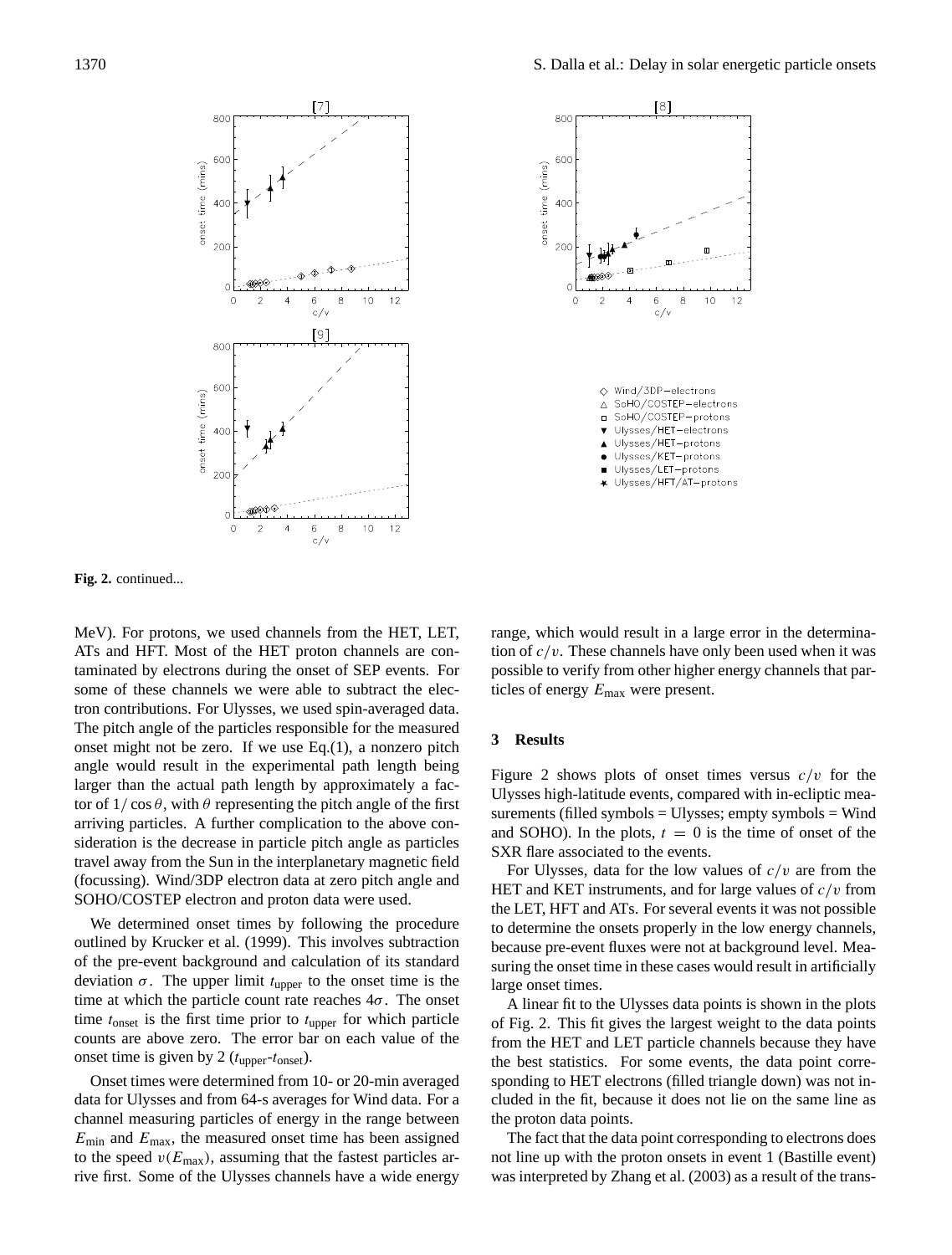port of particles being rigidity dependent. The plots of Fig. 2 show that in most cases the electron onset time lies on a common line with proton onsets. This, however, does not happen in events 1 and 9, which have the largest distances of Ulysses from the Sun.

Wind/3DP electron onsets are consistent with scatter-free propagation along a field line of length ∼1.2 AU. For event 3, this is not the case: in very large events with very impulsive onsets, the velocity dispersion can be hidden by instrumental counts at low energies produced by high energy electrons that scatter out of the detector before they lost all their energy.

It should also be noted that for event 7, a second flare followed the flare whose details are given in Table 1. This was an M 9.9 flare at 22:32 UT located at S 15W 34. For Ulysses onsets, it cannot be determined whether the particles detected were associated to the first or second flare. Taking the second solar event as the source of particles would reduce the value of  $t_{Sun}$  by 130 min, and the difference in latitude between flare and Ulysses would decrease by 10°. The speed of the CME associated to the second flare is the same as that of the CME associated to the first one (1400 km/s). If the second flare were the source of the particles at Ulysses, this would not significantly change the conclusions of the analysis below.

We see from Fig. 2 that onsets at high latitudes are characterised by release times much later than in the ecliptic, and by larger path lengths. The values of  $t_{Sun}$  and L obtained from the fitting of the plots in Fig. 2 will be discussed in Sect. 3.2. First, in Sect. 3.1 below, we present a test of our method for determining onset times.

#### 3.1 Test of onset time determination method

The onset time determined from a particle channel can be influenced by several factors which include: the background in the channel, the geometric factor of the instrument and the viewing direction. When one looks at the main feature of the plots in Fig. 2, the very large delay in onset at Ulysses compared to in-ecliptic onset, one may ask whether there is any possibility that this delay might be an instrumental effect rather than being caused by a physical process.

We observe that in the plots of Fig. 2 there is generally good agreement between the onset times obtained at Ulysses from separate instruments, for example, from the HET (filled triangles) and KET (filled circles) instruments.

As a test for our method we analysed onsets for an SEP event taking place when Ulysses was at low latitudes and small radial distances from the Sun. For such a location we would expect the Ulysses data to show delays similar to those observed by Wind.

We selected for the test the event of 15 June 2001, during the Ulysses fast latitude scan (see Fig. 1). On this day Ulysses was located at 1.36 AU from the Sun, at a latitude of 22.3<sup>°</sup> N and 77<sup>°</sup> west of the Sun-Earth line. There is no flare association for the event, but a halo CME with onset at 15:56 was observed by SOHO/LASCO. This suggests that a flare might have taken place on the far side of the Sun.



onset time (mins)

 $\circ$ 

 $\overline{2}$ 

**Fig. 3.** Onsets at Ulysses and Wind for the 15 June 2001 event, when Ulysses was at low latitudes.

 $\overline{\mathcal{A}}$ 

6

 $c/v$ 

8

 $10$ 

 $12$ 

Figure 3 shows onsets at Ulysses and Wind for the low latitude event of 15 June. The Ulysses data points are in good agreement with the Wind data points. This confirms that the late release times of the plots in Fig. 2 are not an instrumental effect but are due to a physical process.

## 3.2 Correlations of path length and release time with event parameters

In this section we plot the path length  $L$  and release time  $t_{Sun}$ from our fitting, versus several parameters characterising the events. The values obtained from the fitting are first plotted versus event number in Fig. 4. Ulysses measurements of the path length have very large error bars in cases where no data points were available at low energies.

For each event we have calculated the nominal length  $L_p$ of the Parker spiral magnetic field line that would connect Ulysses to the Sun, using the measured solar wind speed. A plot of the experimental path length L versus  $L_p$  is given in Fig. 5a, where the dotted line corresponds to  $L = L_p$ . The ratio of experimental path length to Parker length varies between 1.06 and 2.45 for our data points. In Fig. 5b the ratio  $L/L_p$  is plotted versus the release time. There is no clear correlation between these two parameters.

We then looked for correlations between our fitting coefficients and measures of the separation between the footpoint at the Sun of the observing spacecraft and the location of the flare. We calculated a nominal location of the spacecraft magnetic footpoint by assuming a Parker spiral magnetic field line and using the measured solar wind speed. Figure 6 shows a plot of the release time versus: (a) the difference in longitude  $|\Delta \phi| = |\phi_{\text{footpt}} - \phi_{\text{flare}}|$ ; (b) the great cir-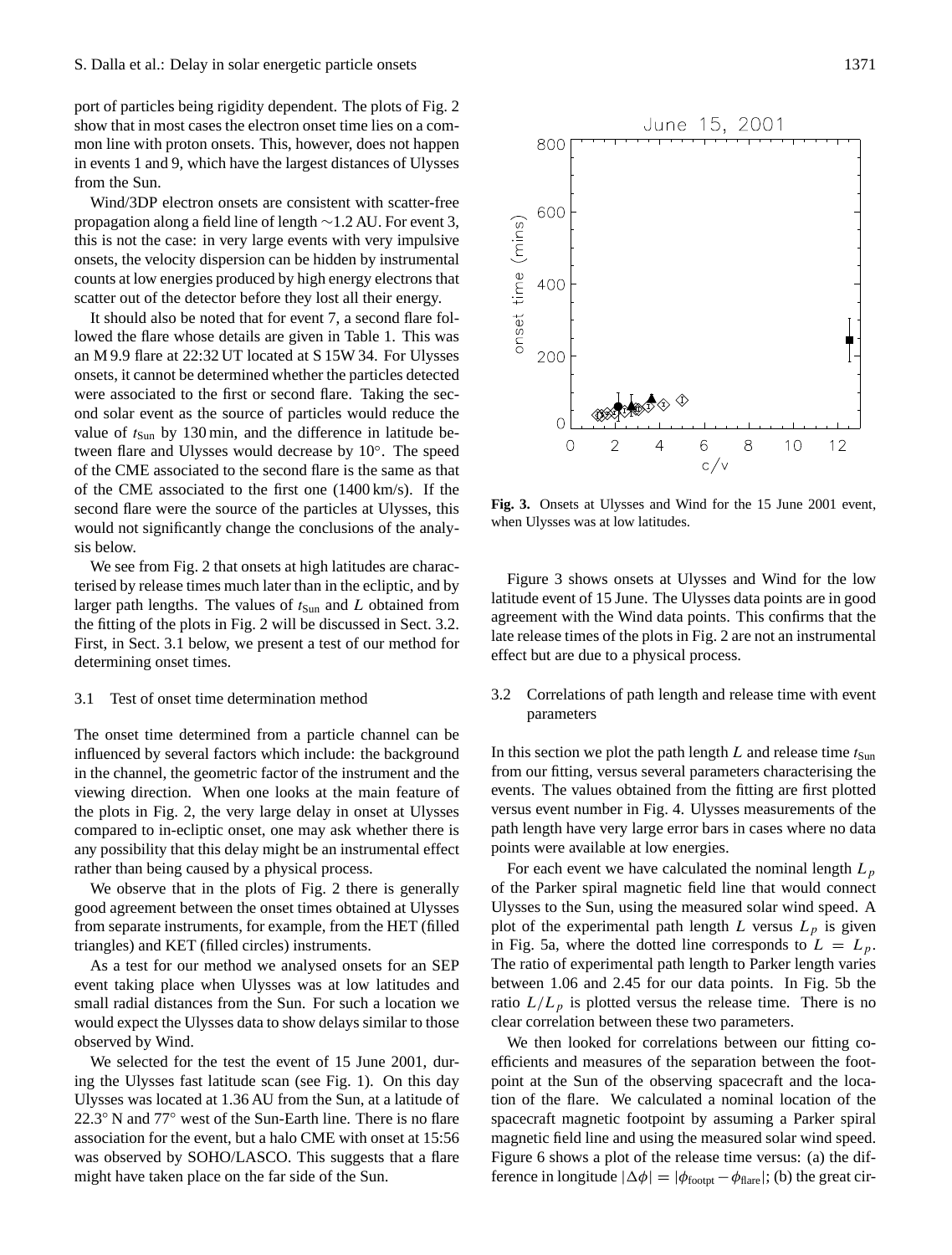

Fig. 4. Values of path length L and release time  $t_{\text{Sun}}$  obtained from fitting of the onset times curves, versus event number. Ulysses data points are circles and Wind are triangles. The error bars for Wind data points are smaller than the size of the triangles. Release times are in minutes from the onset of the SXR flare.



**Fig. 5.** Plot of (a) experimental path length versus the length  $L_p$  of a Parker spiral connecting Ulysses to the Sun; and (b) the ratio  $L/L_p$ versus  $t_{\text{Sun}}$ . The dotted lines correspond to  $L=L_p$ .

cle angular separation  $|\Delta \alpha|$  between spacecraft footpoint and flare; and (c) the difference in latitude  $|\Delta \theta| = |\theta_{\text{footpt}} - \theta_{\text{flare}}|$ . Panel (a) shows that there is no correlation between  $t_{Sun}$  and the difference in longitude between spacecraft footpoint and flare in the ecliptic (triangles), as already reported (Krucker and Lin, 2000).

Surprisingly, panels (c) and (b) of Fig. 6 show a better correlation between  $t_{Sun}$  and the latitudinal difference  $|\Delta\theta|$  than between  $t_{Sun}$  and the angle between flare and spacecraft footpoint  $|\Delta \alpha|$ . We then plotted the ratio  $L/L_p$  versus  $|\Delta \theta|$  and obtained panel (d) of Fig. 6. Here, one can observe that the data points close to  $L/L_p = 2.2$  are around  $|\Delta \theta| = 95$  and 4/5 of those close to  $L/L_p = 1.3$  are near to  $|\Delta \theta| = 60$ .

We now look for correlations between the delay in release and the speed of the CME associated to the events, as well as the speed of the CME driven shock. All 9 SEP events were associated with fast CMEs. We found in the SOHO LASCO CME catalogue (available at http://cdaw.gsfc.nasa. gov/) CME onset times (times of first appearance in C2) and CME speeds derived from linear fits of coronograph observations. Of the 9 events considered, 7 were associated with halo CMEs and the position angle of the CME central axis could not be determined. A shock was detected near Earth in all 9 events (ACE shock list, http://www.bartol.udel. edu∼chuck/ace/ACElists/obs list.html). At Ulysses, a shock was detected in 3 of the 9 events (R.J. Forsyth, private communication, 2002). From the CME onset time and the arrival time of shocks at ACE/Ulysses we derived an average transit speed of shocks. The events for which a shock reached high latitudes have the largest transit speeds in the ecliptic. For the latter events the average transit speed at high latitudes is 970 km/s and in the ecliptic plane 1300 km/s.

Figure 7 shows an analysis of correlations between the measured  $t_{Sun}$  and: (a) the CME speed from coronograph observations; (b) the average shock speed from in-ecliptic data; (c) the average shock speed from high-latitude data. There is no indication from these plots that shorter release times might be associated with the faster CMEs. In other words, we do not find the correlation  $t_{Sun} \propto 1/v_{shock}$  which would be expected if the delay in release were due to the time taken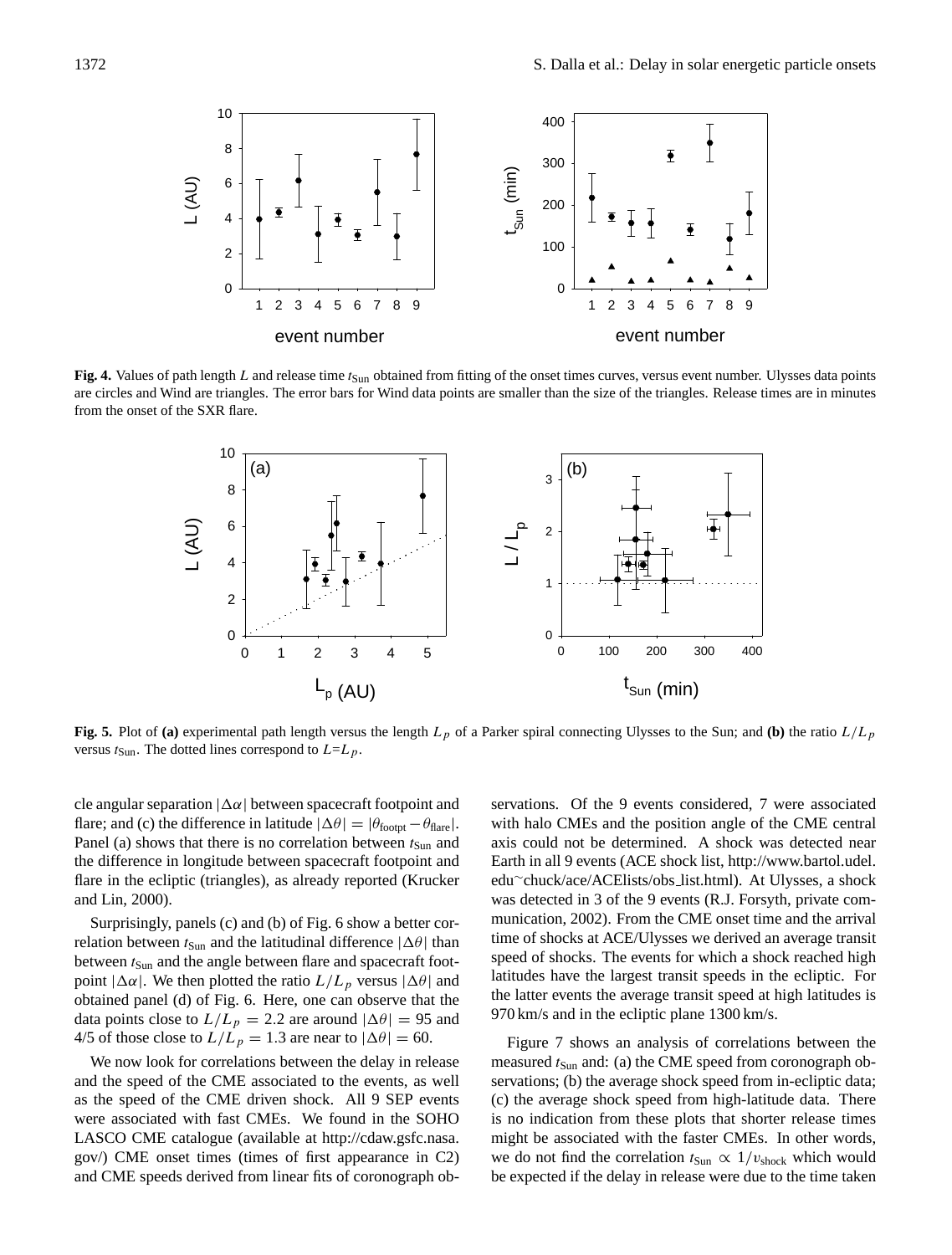

Fig. 6. Release time  $t_{\text{Sun}}$  versus angular separations between the spacecraft footpoint and the flare locations. Circles are Ulysses data points and triangles are Wind data points. **(a)**  $t_{\text{Sun}}$  versus difference in longitudes  $|\Delta \phi| = |\phi_{\text{foopt}} - \phi_{\text{flare}}|$ ; **(b)** versus great circle angular separation  $|\Delta \alpha|$  between footpoint and flare; **(c)** versus difference in latitude  $|\Delta \theta| = |\theta_{\text{footpt}} - \theta_{\text{flare}}|$ . Also given in panel **(d)** is the ratio  $L/L_p$  versus  $|\Delta\theta|$ . Plots are given for only 8 SEP events because the flare location was not known for 1 event.



**Fig. 7.** Release time from Ulysses measurements versus **(a)** the speed of the CME from SOHO/LASCO coronograph observations; **(b)** the average transit speed of the CME driven shock in the ecliptic; **(c)** the average transit speed of the CME driven shock at high latitudes.

by the CME driven shock to reach the high-latitude magnetic field lines. We have also plotted  $t_{Sun}$  versus the ratio of the angular separation  $|\Delta \alpha|$  to the shock speed: we find no correlation when we use the coronograph CME speed and the average in-ecliptic shock transit speed.

at Ulysses. It is known that magnetic field fluctuations have larger amplitudes in the high speed solar wind (Forsyth et al., 1996). If the reason for the measured path lengths being larger than the Parker spiral length were due to magnetic field turbulence, a dependence of  $L/L_p$  with the solar wind speed would be expected. As can be seen from panel (a) of Fig. 8,

In Fig. 8 we plot  $t_{Sun}$  and L versus the solar wind speed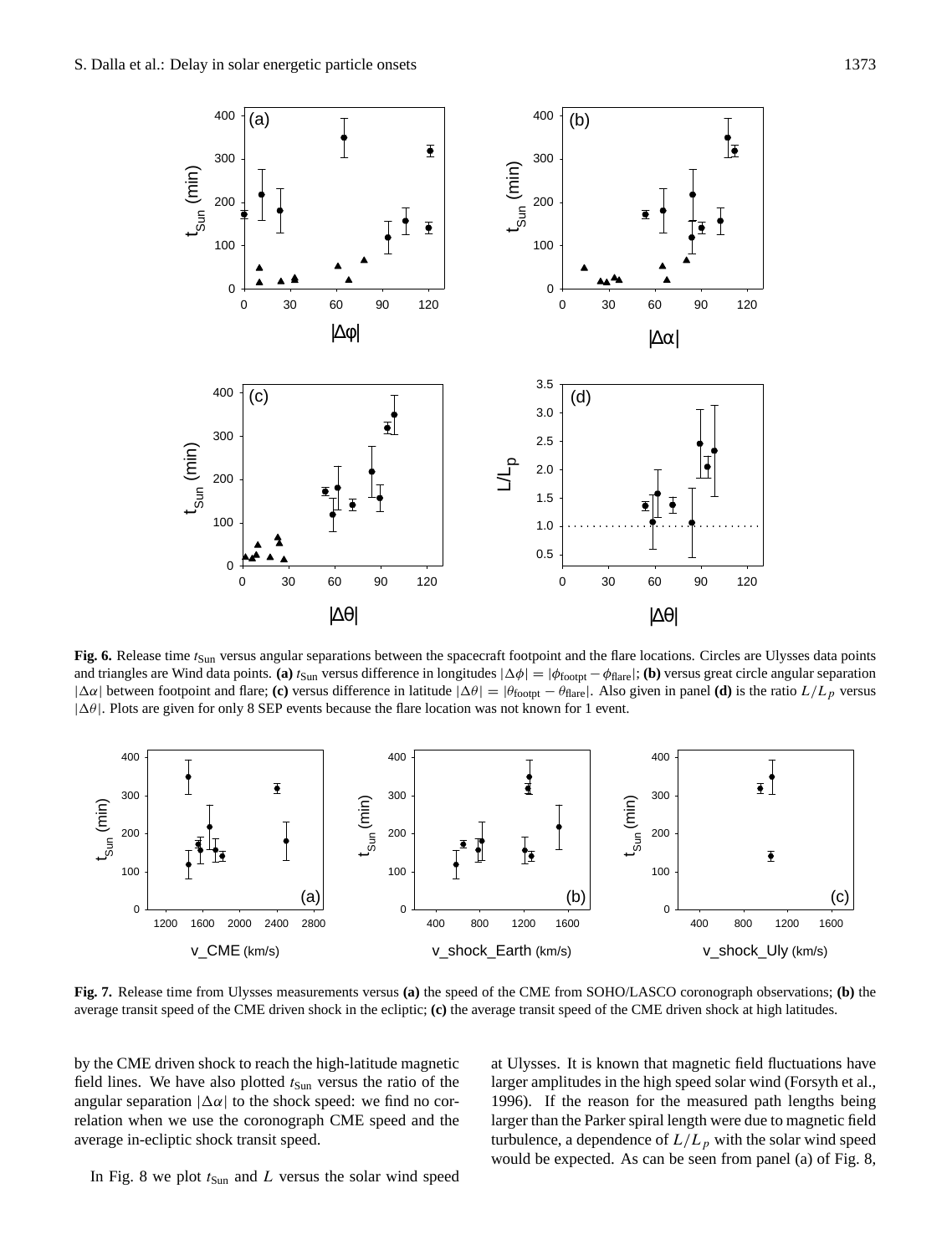

**Fig. 8.** Path length  $L$  and release time  $t_{Sun}$  versus solar wind speed at Ulysses.

this is not observed. The release time shows no correlation with the solar wind speed.

#### **4 Discussion**

Our analysis has shown that the release of particles to high latitudes is consistently delayed with respect to in-ecliptic release. It would seem natural to interpret this delay within the CME shock acceleration paradigm, as the time needed for the shock to reach the high latitude-magnetic field lines. However, we do not find the expected correlation between delay and several measures of the inverse of the shock speed. These include the inverse of the CME speed derived from coronograph observations, of the average transit speed of the CME shock between the Sun and Earth, and of the average transit speed for arrival at Ulysses for those shocks that reach high latitudes (3 out of 9).

Recently, Simnett et al. (2002) interpreted the delay in release observed in ACE electron data as due to the time a CME shock takes to reach altitudes in the solar corona of a few solar radii. The analysis of release delays at high latitudes is complicated by the fact that details of the 3-dimensional propagation of shocks in the solar corona are not known. In other words, we do not know how a CME driven shock would propagate in both latitude and height. Consider a shock front moving at 1000 km/s, the measured average travel speed to Ulysses. Such a shock would take 18 min to travel 90 degrees in latitude along the solar surface, or 23 min to travel to a height of 3 solar radii at a fixed latitude. The delays observed at Ulysses of 120–350 min from the flare onset appear too large to be associated to a travel time of CME shocks to high latitudes, and would correspond to a typical shock being at heights greater than 10 solar radii.

Our analysis shows that the delay in particle release appears to correlate with the difference  $|\Delta \theta|$  between the latitude of the spacecraft and the latitude of the flare (Fig. 6c). This parameter organises the release times better than the total angular separation between the spacecraft footpoint and

flare. The ratio between measured path length and length of the Parker spiral is close to 1.3 for  $|\Delta \theta|$  around 60°, and close to 2.2 for  $|\Delta \theta|$  around 95°. The latter findings seem to point towards cross field diffusion being the fundamental mechanism by which particles reach high latitudes. This has been suggested by Zhang et al. (2003), who showed that, in the Bastille event, the proton anisotropy was directed at an angle to the magnetic field direction. Analysis of galactic cosmic ray data at Ulysses and near Earth at solar maximum also reached a similar conclusion (McKibben et al., 2003). Recent work on comparing radio emission at the local plasma frequency at a spacecraft and energetic particle data, suggested that particles must undergo lateral transport (Cane and Erickson, 2003).

The possibility that the observed delay at Ulysses might be due to the time taken by a CME shock to reach field lines connecting to the spacecraft cannot, however, be completely ruled out. It is possible that the lack of correlation of  $t_{\text{Sun}}$  with CME shock speed might be due to the shock propagation conditions in the corona varying in the different events. The variable latitudinal extent of CMEs in the events might also play a role.

As far as the cross field diffusion hypothesis is concerned, modelling of particle propagation would be required to assess which scattering parameters can give the observed delays. Up to now, this kind of study has been carried out within the context of the focussed transport equation, which only describes propagation along the magnetic field (Kallenrode and Wibberenz, 1990). The latter study also showed that the finite duration of the particle injection can influence particle onsets.

We have also found no correlation of our fitting parameters with the solar wind speed measured at Ulysses. One possible explanation for this finding could be as follows. If we think of the SEPs as being released at low to mid latitudes and slowly diffusing in latitude as they move away from the Sun, we would expect them to be moving in slow solar wind for most of the time. The fact that Ulysses is immersed in fast